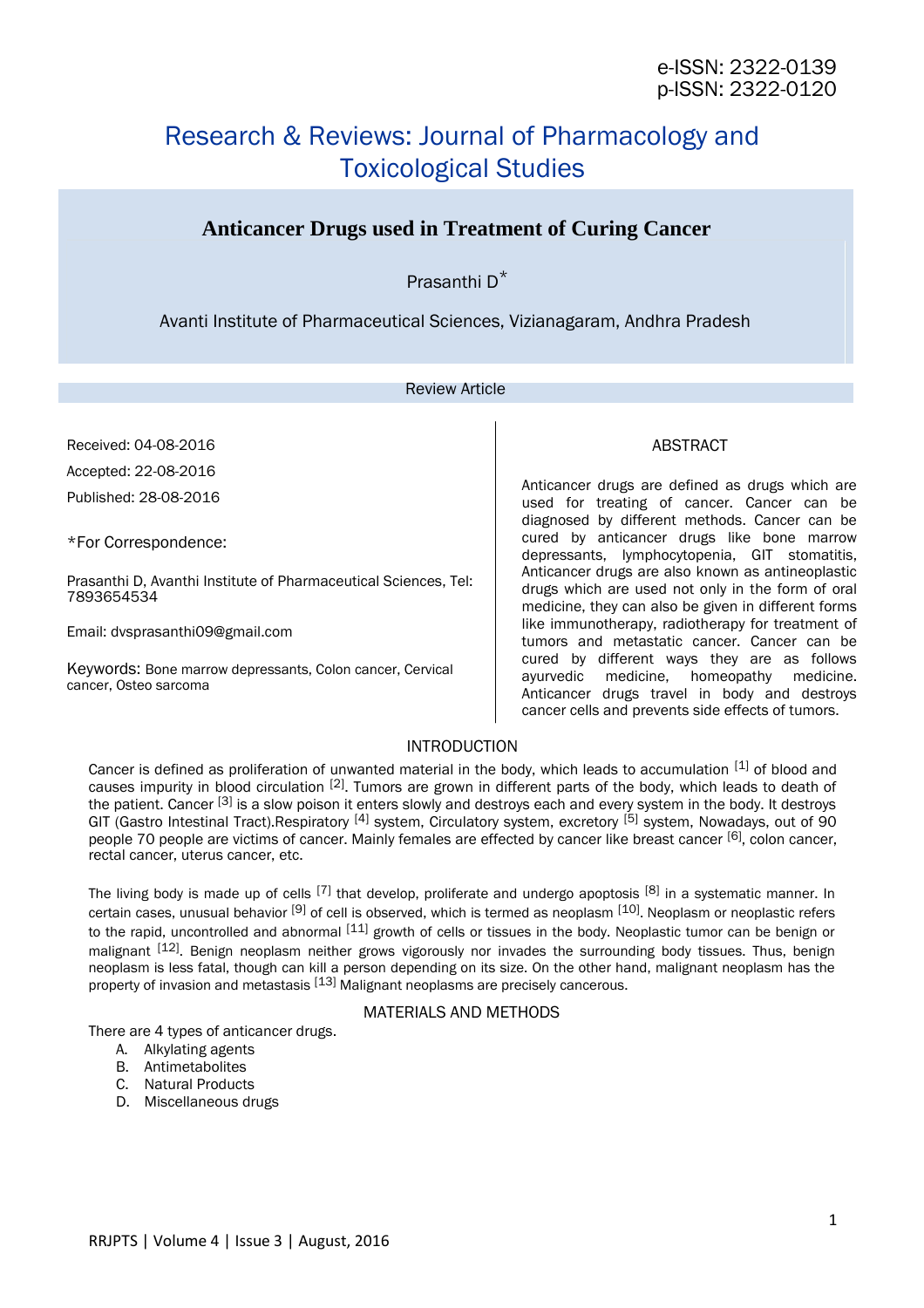# e-ISSN: 2322-0139 p-ISSN: 2322-0120

#### Alkylating Agents

Alkylating agent is defined as a substance  $^{[14]}$  used in cancer treatment that attaches an alkyl  $^{[15]}$  group to DNA. DNA contains Adenine, Guanine, Methanine, The alkyl group is attached to the guanine [16] base of DNA, at the number 7 nitrogen atom of the purine ring. Examples of alkylating antineoplastic [17,18] drugs are: Nitrogen mustards, Nitrosoureas, Alkylsulfonates, Ethyleneimines, Triazene, Methyl Hydrazines.

#### Antimetabolites

Antimetabolite is defined as drug or other substance that is an antagonist [18] interferes with its function in the body, usually by competing for its receptors [19] or enzymes. Among the antimetabolites used as antineoplastic agents are the folic acid <sup>[20]</sup> analog methotrexate and the pyrimidine <sup>[21]</sup> analog fluorouracil. The antineoplastic mercaptopurine, an analog <sup>[22]</sup> of the nucleotide adenine and the purine <sup>[23]</sup> base hypoxanthine, is a metabolic antagonist of both compounds. Thioguanine <sup>[24]</sup> another member of a large series of purine analogs, interferes with nucleic acid <sup>[25]</sup> synthesis. Cytarabine, used in the treatment of acute myelocytic. Leukemia <sup>[26]</sup> is a synthetic nucleoside that resembles cysteine and kills cells that actively synthesize deoxyribonucleic acid (DNA), apparently by inhibiting the enzyme DNA polymerase <sup>[27]</sup>. Examples: Methotrexate, Purine antagonists, 5-Fluorouracil and Cytarabibe.

#### Natural Products

Two types of natural products are used for treatnent of cancer they are plant products and microorganism [28] product. Plant-derived compounds have played an important role in the development of several clinically useful anti-cancer <sup>[29]</sup> agents. These include vinblastine, vincristine, <sup>[30]</sup> the camptothecin derivatives, topotecan <sup>[31]</sup> and irinotecan, etoposide, <sup>[32]</sup> derived from epipodophyllotoxin, and paclitaxel <sup>[33]</sup> (taxol).Several promising new agents are in clinical development based on selective activity against cancer-related molecular  $[34]$  targets, including flavopiridol [35] and combretast in A4 phosphate.[36] Examples of plant derived products: Vinca alkaloids <sup>[37]</sup> (Vincristine, Vinblastin), Taxanes (Paclitaxel, Docetaxel) <sup>[38]</sup>, Epipodophyllotoxins (Etoposide) <sup>[39]</sup>. Microorganisms are antibiotics [40] and enzymes [41].

#### Miscellaneous Drugs

Miscellaneous drugs <sup>[42]</sup> are those drugs which are utilised for curing cancer. Examples are hydroxyurea, Rituximab, Leucovorin, Pamidronate, Gemcitabine, Zoledronic acid, Bortezomib, etc.<sup>[43-49]</sup>.

#### METHODS FOR CANCER TREATMENT

There are different methods for treatment of cancer

- A. Biopsy
- B. Endoscopy
- C. Diagnostic Imaging
- D. Blood Tests
- E. Barium enema
- F. Barium swallow or X-ray
- G. Bone marrow Aspiration
- H. Bone scan
- I.

#### Biopsy

A biopsy is the removal of a sample of tissue <sup>[50]</sup> or cells so that they can be examined by a pathologist <sup>[51]</sup>, usually under a microscope [52] When a whole lump or targeted [53] area is removed surgically, it is called an Excisional biopsy <sup>[54]</sup> When just a sample of tissue is removed, the procedure is called an Incisional biopsy <sup>[55]</sup>.

#### Endoscopy

Endoscopy is defined as a method which is used to examine interior of hollow  $[56,57]$  organ or cavity of the body. Endoscopy is examined mostly for oesophagus, stomach and intestine [58,59]. It is often less preferred by physicians.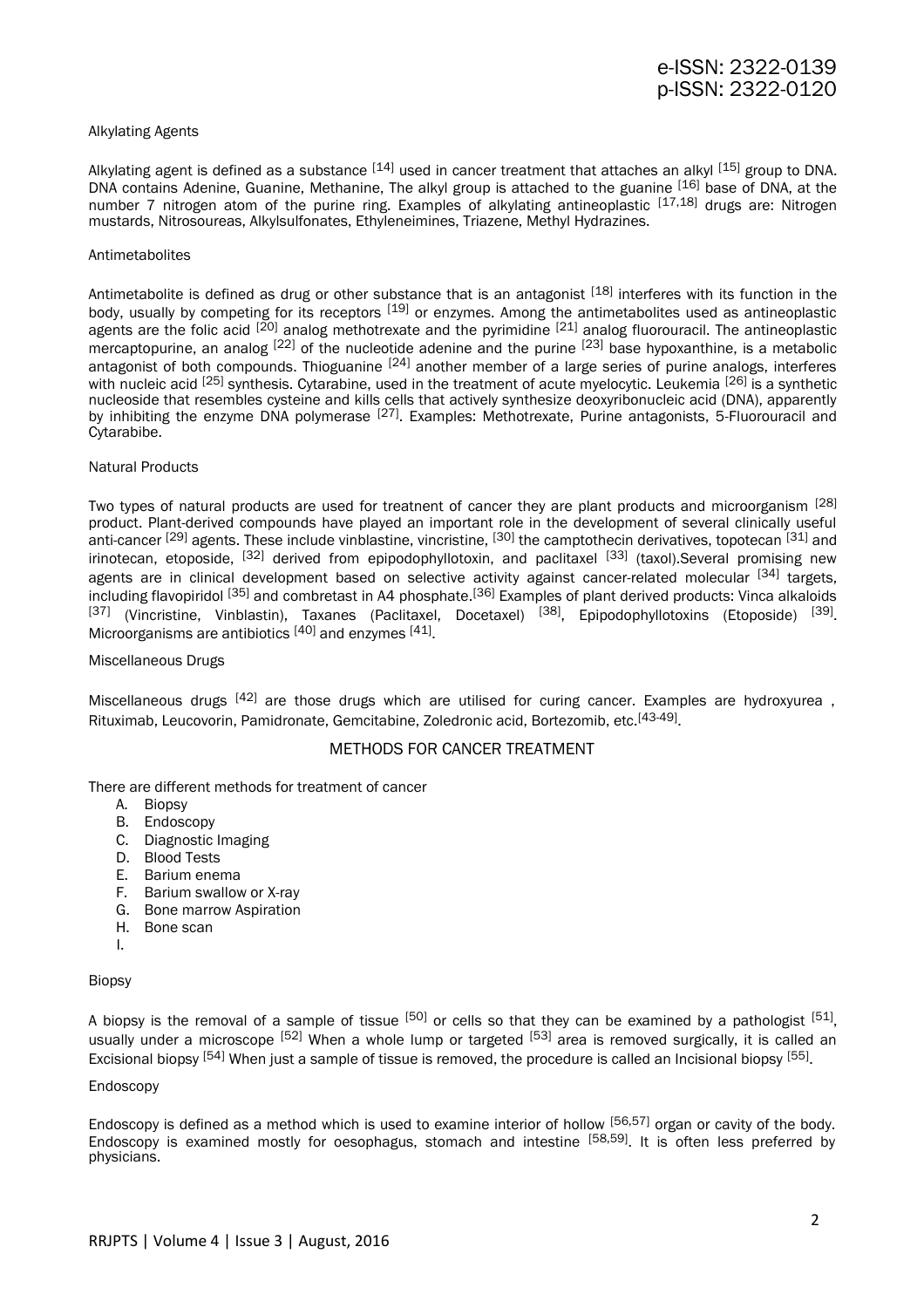#### Diagnostic Imaging

Diagnostic imaging is defined as a method used to diagnose cancer or tumor in the body organs [60] This method describes about capturing of images <sup>[61]</sup> by combining multiple imaging technologies such as mammography <sup>[62]</sup>. Computerized tomography [63] is defined as method describes the contrast [64] to enhance the image quality.

#### Blood Tests

Some tumors [65] release substances called tumor markers, which can be detected in the blood [66]. A blood test for prostate [67] cancer, for example, determines the amount of prostate specific antigen [68] (PSA). High PSA levels can indicate cancer. Tumor converts pure blood into impure blood which effects circulatory system <sup>[69]</sup>.

#### Barium Enema

Barium enema is a lower gastrointestinal (GI) examination <sup>[70]</sup> An X-ray is taken of large intestine (colon and rectum), and a contrast material containing barium is inserted into anus, which results an clear image in X-ray.

#### Barium Swallow or X-ray

Barium swallow is defined as a test that uses X-ray to examine how food moves down your oesophagus to your stomach. After you drink barium the barium coats your oesophagus, stomach, and small intestine so they show up clearly on the X-ray.

#### Bone Marrow Aspiration

Bone marrow aspiration is defined as a process or method which describes the removal of small amount of bone marrow fluid <sup>[71]</sup>. The fluid is then injected to bone through a needle <sup>[72]</sup>.

#### Bone Scan

It is defined as a method which describes about a nuclear  $[73]$  test that identifies and locates new areas of bone growth or breakdown. Cancer effects bone in the body which results in the formation of tumors or proliferation [74] of bone growth. Bone scan is mostly preferred by physician, it is a quick and rapid process.

# DOSAGE FORMS

Anticancer drugs are administrated into body by different dosage forms. Drugs can be administrated through 3 methods, there are as follows

- A. Injections
- B. Tablets
- C. Capsules

#### Injections

Injection is defined as a fluid  $[75]$  is administrated forcely into the body which cures or prevents the growth of tumor or any proliferated part in the body. They are administrated through intramuscular, intravenous [76,77] Examples of injections are Cyclophosphamide Injection, Methotrexate Injection, Fluorouracil Injectrion, Cisplatin Injection, Carboplatin Injection, Paclitaxel Injection, Etoposide Injection, Oxaliplatin Injection, Octreotide Injection <sup>[77-86]</sup>.

#### **Tablets**

Tablets are defined as a solid dosage form which are administrated through oral cavity like mucosal cavity and buccal cavity [86-89]. Tablets show most rapid and quick response. Examples of tablets are Tamoxifen Citrate tablets, Methotrexate tablets, Bicalutamide tablets, Anastrozole tablets, Letrozole tablets, Gefitinib tablets, Flutamide tablets, etc <sup>[90-93]</sup>.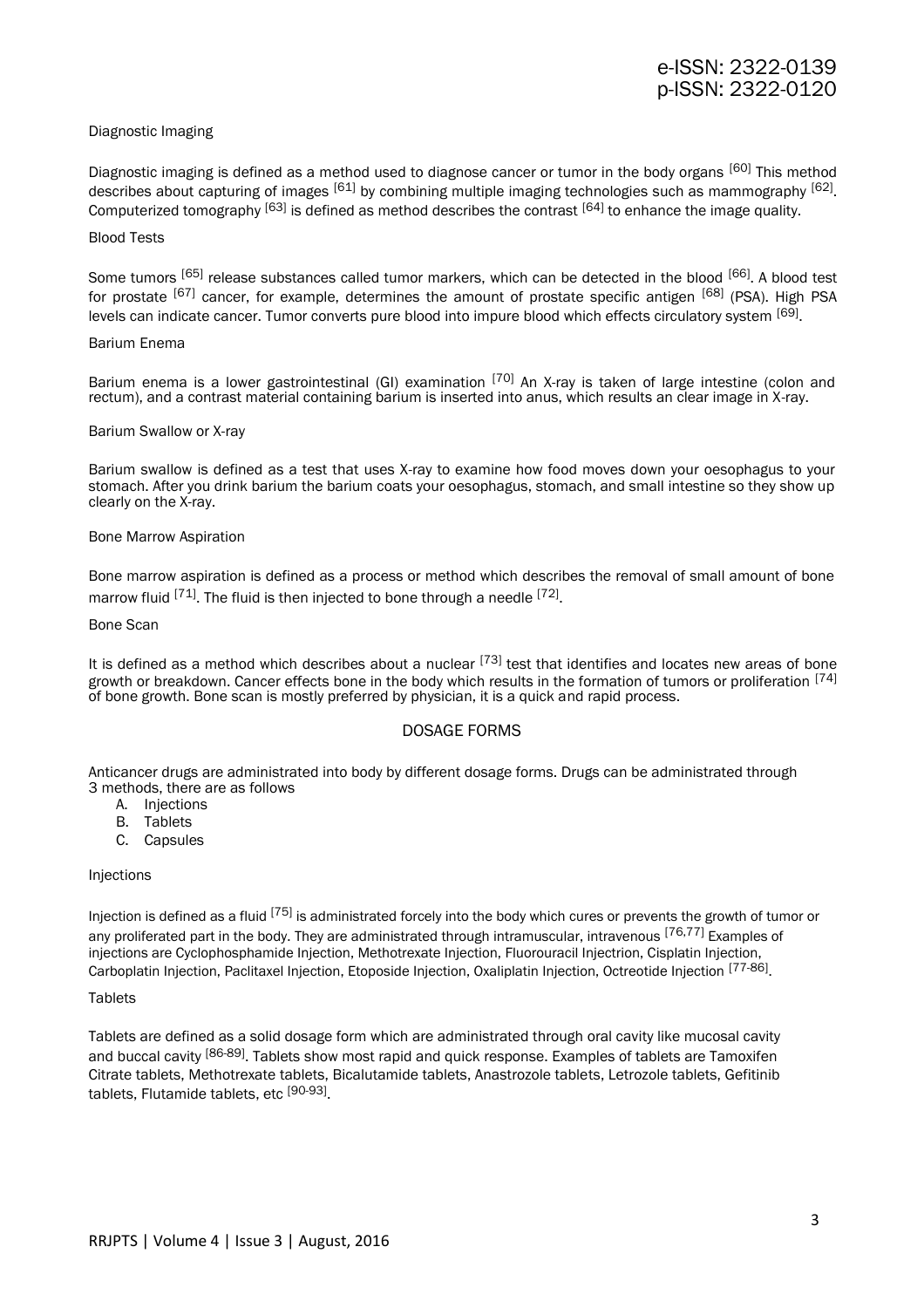# e-ISSN: 2322-0139 p-ISSN: 2322-0120

#### **Capsules**

Capsule is defined as a solid dosage form in which the drug is enclosed in a hard or soft soluble container, usually of a form of gelatine. Capsules <sup>[94]</sup> are administrated buccal cavity, oral cavity, etc. Examples of capsules are hydroxyurea Capsules, Imatinib Capsules, Temozolomide [95] Capsules, and Etoposide Capsules.

### **CONCLUSION**

I would like to conclude that anticancer or antineoplastic drugs are utilised to cure and prevent cancer. Cancer can be cured by Ayurveda [96] and homeopathy medicine. Natural derivatives play an important role to prevent cancer. Marine floras are the important source of anticancer drugs. Cancer can be cured by natural and synthetic drugs [97]. Cancer is communicable disease which can affect population in a region. Due to global warming, malnutrition <sup>[98]</sup> and various environmental conditions leads to increase in cancer. Prevention is better than cure cancer should be prevented by giving awareness among people in rural as well as urban areas. Prevention can be done by taking precautionary measures, which will be helpful for decrease count of cancer patients in India. Cancer is a disease which starts slowly and spreads throughout body and it causes many side effects like nausea, vomiting, fatigue, Anemia, lymphedema, etc <sup>[99,100]</sup>.

### **REFERENCES**

- 1. El-Shafei HM. Bioaccumulation of Hexavalent Chromium in Tissues of a Freshwater Fish. Biochem Anal Biochem. 2016;5:272.
- 2. Plocoste T, et al. Effect of Leachate Recirculation on Landfill Methane Production in a Tropical Insular Area. Innov Ener Res. 2016;5:138.
- 3. Lorant K, et al. Rectal Cancer and Invasion of Veins: Importance in TNM Staging 2. J Blood Lymph 2016;6:144.
- 4. Boivin G, et al. DAS181 Blocks Respiratory Syncytia Virus Infection of Hep-2 Cells. J Antivir Antiretrovir. 2016;8:68-71.
- 5. Waghmare P, et al. Excretory Secretory Proteins Released during Growth of Mycobacterium tuberculosis (H37Ra), With Diagnostic Potential in Pulmonary and Extra Pulmonary Tuberculosis . Mycobact Dis. 2016;6:215.
- 6. Naeini EE, et al. The Effectiveness of Stress Management Training on Hardiness in Patients with Breast Cancer. Abnorm Behav Psychol. 2016:2:115.
- 7. Ma J, et al. Leukocyte Interferon-α-n3 Inhibits Influenza A Viral Replication in Human Alveolar Epithelial A549 Cells. J Antivir Antiretrovir. 2015;7:104-107.
- 8. Zhang J, et al. ClC-3 is Involved in NPPB-Induced Apoptosis in DU145 Prostate Cancer Cells. J Mol Biomark Diagn. 2016:S2:018
- 9. Alshehri A. Social and Behavioral Determinants of Early Childhood Caries in the Aseer Region of Saudi Arabia. Pediatr Dent Care 2016:1:114.
- 10. Makhoul E, et al. Primary Gallbladder and Rectal Neoplasms: Rare Synchronous Digestive Tumors. J Gastrointest Dig Syst. 2016:6:435.
- 11. Bandara W, et al Development of Cytogenetic Abnormalities in Myelodysplastic Syndromes. J Mol Genet Med. 2016:10:217.
- 12. D'Angelo G, et al. An Unusual and Malignant Intussusception in Children. Gen Med (Los Angel). 2016;4:248.
- 13. Chen Y, etal. Hepatic Epithelioid Hemangioendothelioma with Cecal Metastasis in a Natural Course: A Case Report. J Cytol Histol. 2016;7:398.
- 14. von Hentig N. Potential Drug Interactions Between cART and New Psychoactive Substances. J Antivir Antiretrovir 2016;8:LXIV-LXVIII.
- 15. Machadoa KS and Froehnerb S. Effect of the Little Ice Age on Climate and Vegetation Recorded by n-Alkanes and Glycerol Dialkyl Glycerol Tetraether Proxies. 2016;7:331.
- 16. Mulder CJJ, et al. Drug Rediscovery: Preventing Off-label Prescription and Reducing Health Care Costs: The Case of Thioguanine in the Netherlands. J Gastrointest Dig Syst. 2015;5:249.
- 17. Polo F and Toffoli G. Point-of-Care for Therapeutic Drug Monitoring of Antineoplastic Drugs. Med chem (Los Angeles). 2016;6:e108.
- 18. Alarfaj N and El-Tohamy MF. A Novel Capillary Zone Electrophoresis Method for Simultaneous Separation and Determination of Nalbuphine Hydrochloride and its Related Antagonist Compounds. J Chromatogr Sep Tech. 2016;7:318.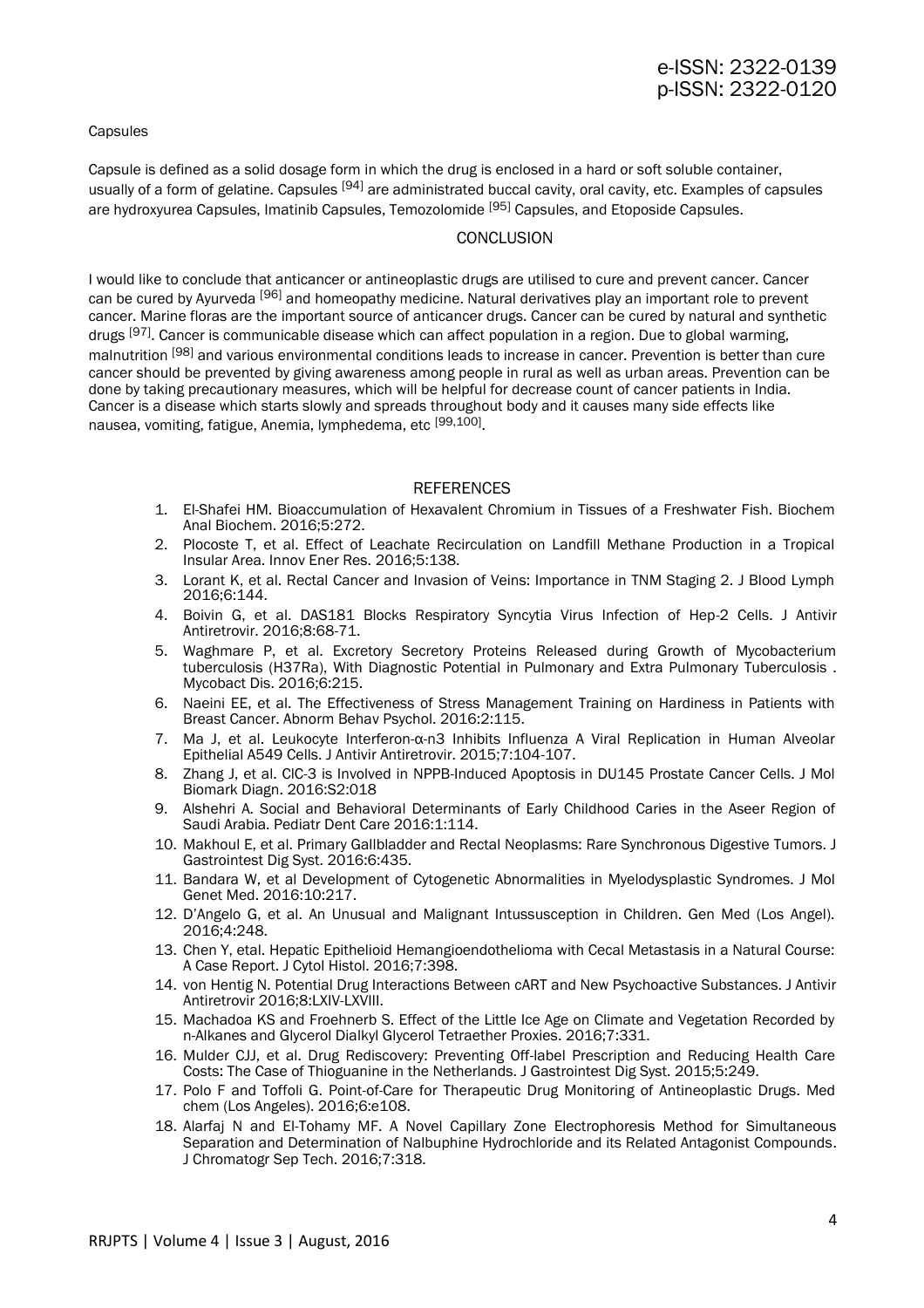- 19. Kapadia N and Harding W. Aporphine Alkaloids as Ligands for Serotonin Receptors. Med chem (Los Angeles) 2016;6:241-249.
- 20. Bukhari AA, et al. The Awareness of Folic Acid Supplements among Women of Childbearing Age in King Abdulaziz University Hospital, Jeedah – Saudi Arabia. J Nurs Care 2016;5:346.
- 21. Roy S, et al. Report of Interaction Between Calf Thymus DNA and Pyrimidine-Annulated Spiro-Dihydrofuran. Biochem Anal Biochem 2016;5:278.
- 22. Pandey S and Singh B. Analog Multiplier Based Single Phase Power Measurement. J Electr Electron Syst 2016;5:183.
- 23. Sjodin B and Mannervik B. Blood-Brain-Barrier-Penetrating 6-Halogenopurines Suitable as Pro-Probes for Positron Emission Tomography are Substrates for Human Glutathione Transferases. J Pharma Reports 2016;1:114.
- 24. Mulder CJJ, et al. Drug Rediscovery: Preventing Off-label Prescription and Reducing Health Care Costs: The Case of Thioguanine in the Netherlands. J Gastrointest Dig Syst. 2015;5:249.
- 25. Kaihatsu K, et al. Future Perspective of Nucleic Acid-based Detection of Dengue Virus and its Serotypes. J Antivir Antiretrovir 2016;8:LXIX-LXXII.
- 26. Dogan S, et al. Comparison of MLL Fusion Genes Expression among the Cytogenetics Abnormalities of Acute Myeloid Leukemia and Their Clinical Effects. J Biom Biostat. 2016;7:312.
- 27. Salah S. A Novel Approach for Treatment Patients with Multiple Sclerosis by Using DNA Polymerase. J Alzheimers Dis Parkinsonism. 2016;6:235.
- 28. Nwidi IC and Agunwamba JC. Kinetics of Biosorption of Three Heavy Metals by Five Free Microorganisms. J Bioremed Biodeg. 2016;7:339.
- 29. Patel BD, et al. Quantification of Newer Anti-Cancer Drug Clofarabine in their Bulk and Pharmaceutical Dosage Form. J Chromatogr Sep Tech. 2016;7:328.
- 30. Bhardwaj HC, etal. Antioxidative and Anti-Inflammatory Potentials of Ambroxol in Ameliorating Vincristine Induced Peripheral Neuropathic Pain in Rats. J Neuroinfect Dis. 2016;7:202.
- 31. Meisenberg C, et al. TDP1/TOP1 Ratio as a Promising Indicator for the Response of Small Cell Lung Cancer to Topotecan. J Cancer Sci Ther. 2014;6:258-267.
- 32. Kamble P, etal. Ultrastructural and Antioxidant Studies of Etoposide Treated Kidney of Rat. J Cancer Sci Ther. 2013;5:137-141.
- 33. Kong KV, et al. Dual Trigger Crosslinked Micelles Based Polyamidoamine for Effective Paclitaxel Delivery. J Nanomed Nanotechnol. 2014;5:212.
- 34. Aktug H, et al. Investigation of the Cell Stabilization and the Epithelial to Mesenchymal Transition Effect of Flavopiridol in Mouse Lung Squamous Cell Carcinoma. Chemo Open Access. 2015;4:171.
- 35. Firoj KM, et al. Myocardial Protective Effect of Exogenous Creatine Phosphate in Children Undergoing Open Heart Surgery. J Clin Exp Cardiolog. 2016;7:450.
- 36. Aly Torky. Z Vitamin B Mediated Priming of Disease Resistance and Defense Responses to Tobacco Mosaic Virus in Capsicum annuum L. Plants. J Antivir Antiretrovir. 2016 ;8:035-053.
- 37. Kapadia N and Harding W. Aporphine Alkaloids as Ligands for Serotonin Receptors. Med chem (Los Angeles). 2016;6:241-249.
- 38. Hara F, et al. Randomized, Optimal Dose Finding, Phase Ii Study of Tri-Weekly Nab-Paclitaxel in Patients with Metastatic Breast Cancer (ABROAD). J Clin Trials. 2016;6:267.
- 39. Shabana S, et al. The Efficacy of Etoposide on H9c2 Cardiomyoblasts Against Doxorubicin Induced Cardiotoxicity. Anat Physiol. 2015;5:186.
- 40. Boamah VE,et al. Antibiotic Practices and Factors Influencing the Use of Antibiotics in Selected Poultry Farms in Ghana. J Antimicro. 2016;2:120.
- 41. Razi R, et al. Naturally Occurring Enzyme Inhibitors: A Smart Way to Fight against Micro-Inflammation in Human Gut. Interdiscip J Microinflammation. 2015;3:131.
- 42. Ceron-Carrasco JP, et al. Application of Computational Drug Discovery Techniques for Designing New Drugs against Zika Virus. Drug Des. 2016;5:e131.
- 43. Al-Anazi KA. HydroxyureaTherapy in Patients with Sickle Cell Disease. Transl Med 2015;5:145.
- 44. Kelleni MT. Rituximab: Is it Possible to Link Both Autoimmune Haemolytic Anemia and Aplastic Anemia Regarding the Etiology and Management?. Gen Med (Los Angeles) 2016;4:e110.
- 45. Kelleni MT Rituximab: Is it Possible to Link Both Autoimmune Haemolytic Anemia and Aplastic Anemia Regarding the Etiology and Management?. Gen Med (Los Angeles). 2016;4:e110.
- 46. Azmy AM, et al. Infusional Fluorouracil, Leucovorin, Oxaliplatin, and Irinotecan (FOLFOXIRI) Compared with Infusional Fluorouracil, Levcovorin, and Irinotecan (FOLFIRI) as First- Line Treatment for Metastatic Colorectal Cancer. J Cell Sci Ther. 2012;3:125.
- 47. Maute L,etal. The Dual PI3K/mTOR Inhibitor NVPBEZ235 Enhances the Antitumoral Activity of Gemcitabine in Human Pancreatic Cancer Cell Lines. J Integr Oncol. 2015;4:133.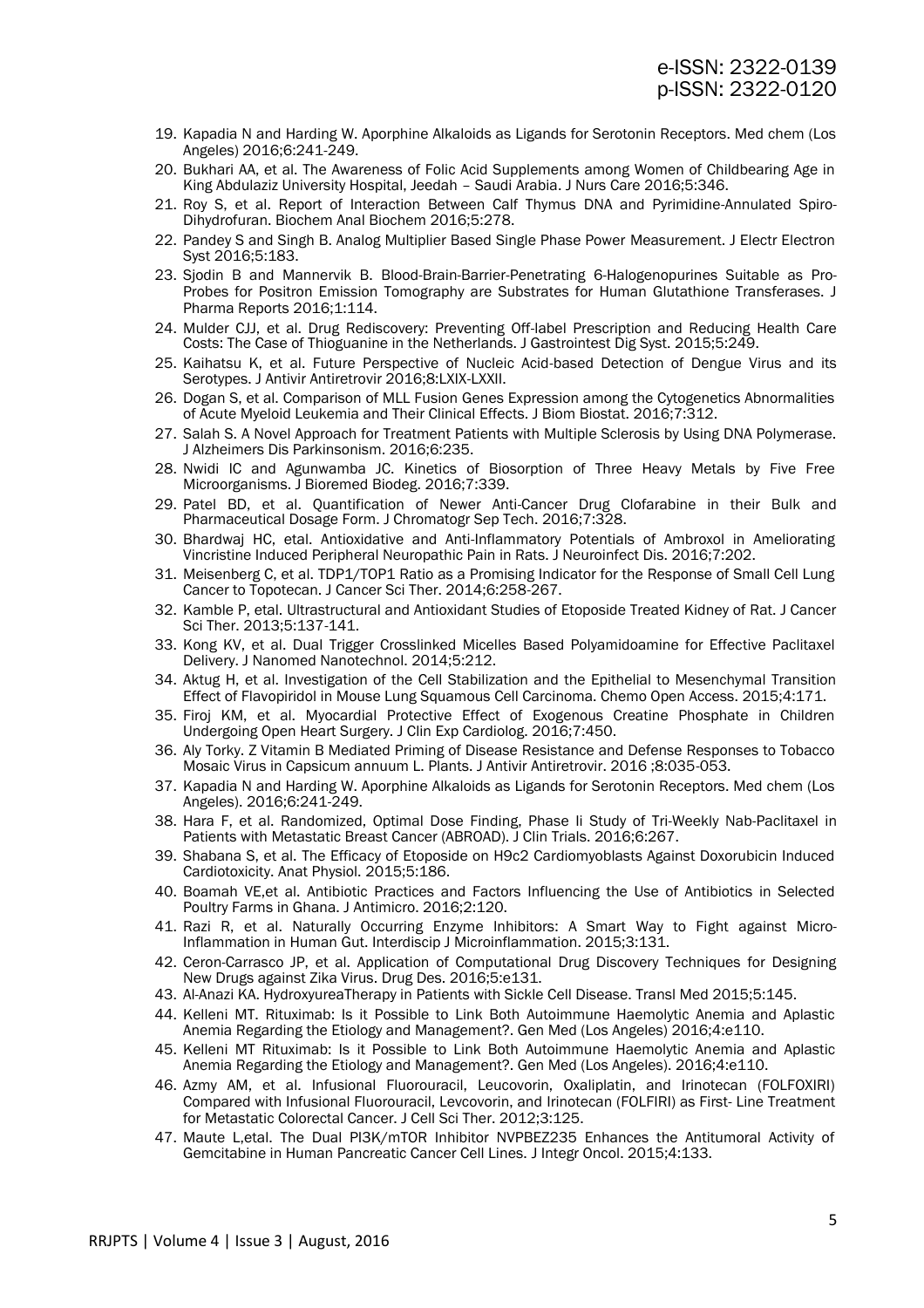- 48. Chen JY. Recalcitrant Hyperkalaemia Associated with a Single Dose Administration of Zoledronic Acid for Treatment of Post-Menopausal Osteoporosis . J Osteopor Phys Act. 2013;1:105.
- 49. Couderc AL, et al. Prognostic Factors in Elderly Patients with Multiple Myeloma Treated with Weekly Bortezomib. J Integr Oncol. 2016;5:162.
- 50. Goldenitsch E. An Uncommon Cause of Soft Tissue Mass of the Extremities, Report of 2 Cases and Review of Literature of Cystic Echinococcosis. Primary Health Care. 2016;6:225.
- 51. Byrd CT, et al. Speech-Language Pathologists' Perception of Bilingualism as a Risk Factor for Stuttering. Commun Disord Deaf Stud Hearing Aids. 2016;4:158.
- 52. Shields B, et al. Microscopes and Mass Spectrometers. J Proteomics Bioinform. 2016;S10:e001.
- 53. Langdon SP. HER2-Targeted Antibody Treatment for Ovarian Cancer Future Opportunities. J Mol Pharm Org Process Res. 2016;4:e125.
- 54. Mamone L and Wang H. Emerging Markers from Molecular Studies: Application into Routine Salivary Gland Fine Needle Aspiration Biopsy Practice. J Clin Exp Pathol. 2016;6:e122.
- 55. Ghoshal B and Bhattacharya SK. Strangulated Incisional Hernia. J Mol Imag Dynamic. 2016;6:i102
- 56. Pasco JA, et al. Low Lean Tissue Mass and Physical Performance as Markers of Sarcopenia in Older Men and Women. J Gerontol Geriatr Res. 2016;5:306.
- 57. Elmesiry AM, et al. Pentosan Polysulfate as a Disease Modifier of Cartilage Degeneration in Experimental Osteoarthritis. J Arthritis. 2016;5:199.
- 58. Yeap SHA, et al. Failed Seldinger Technique Deployment of SEMS in Stenosing Mid-Body Stomach Cancer: Overcoming the Problem. Med Rep Case Stud. 2016;1:110.
- 59. Chac D and William DePaolo R. The Dynamic Microbial Landscape of the Intestine and its Impact on Probiotic Therapy. J Prob Health. 2016;4:137.
- 60. Salma Chowdhury DU, et al. Protective Effect of Spirodela polyrhiza on Various Organs of Arsenicinduced Wistar Albino Rats. J Cytol Histol. 2016;7:410.
- 61. Chen J. National Detection of the Illegal Use of Forest Land in Taiwan by Using Multi-Temporal FORMOSAT-2 Satellite Images. J Earth Sci Clim Change. 2016;7: 352.
- 62. Sidaoui JA. Screening Mammography Outcomes in One Community-Based Initiative in Lebanon. J Community Med Health. 2016;6: 428.
- 63. Wang Y, et al. Evaluation of Progression of Ossification of Ligamentum Flavum in the Thoracic Spine Using Computed Tomography. J Spine. 2016;5:306.
- 64. Rastogi R, et al. Can Postcontrast-T2FLAIR be a Boon over Postcontrast-T1GRE Images in MR Brain Imaging?. J Neuroinfect Dis. 2016;7:219.
- 65. Makhoul E, et al. Primary Gallbladder and Rectal Neoplasms: Rare Synchronous Digestive Tumors. J Gastrointest Dig Syst. 2016;6:435.
- 66. Carr BI, et al. An HCC Aggressiveness Index and Blood GTP, Bilirubin and Platelet Levels. J Integr Onco.l 2016;5:172.
- 67. Nna EO, et al. Allelic Variants of KLK2 Gene Predict Presence of Prostate Cancer at Biopsy. J Cancer Diagn. 2016;1:105.
- 68. Pugholm LH, et al. Antibody-Mediated Delivery of Antigen to Dendritic Cells. Immunother Open Acc .2016;2:119.
- 69. Ortega-Deballon I. Programmes for Uncontrolled donation after Circulatory Death: Clinical, Ethical and Legal Benchmarks. Health Care Current Reviews. 2015;3:135
- 70. Sur Genel, et al. Upper Gastrointestinal Bleeding Treatment in Children A Difficult Challenge for the Doctor. Pharm Anal Acta. 2016;7:e186.
- 71. Khallaf FG and Kehinde EO. The Effect of Serum from Acute Traumatic Brain or Spinal Cord Injury Patients on the Growth of Human Bone Marrow- Derived Mesenchymal Stem Cells. J Trauma Treat 2016;5:299.
- 72. Imbelloni LE, et al. The Incidence of Paresthesia and Neurologic Complications after Lower Spinal Thoracic Puncture with Cut Needle Compared to Pencil Point Needle. Study in 300 Patients. J Anesthe Clinic Res. 2010;1:106.
- 73. Chihaoui N, et al. A New Mononuclear Complex: Structure, Vibrational (FT-IR and Raman), Hirshfeld Surfaces Analysis, Electrical Properties and Equivalent Circuit. J Phys Chem Biophys. 2016;6:216.
- 74. Shruthi PJ, et al. Nucleolar Organizer Region Count, PCNA and Ki-67 Indices are Diagnostic Markers of Malignancy and Cell Proliferation Rate in Bovine Lymphosarcoma. J Veterinar Sci Technol. 2016;7:305.
- 75. Hipolito C, et al. Concentration of the CS-846 Epitope in Serum and Synovial Fluid of Horses with Different Grades of Osteochondral Fragments in the Carpal Joints. Gen Med (Los Angeles). 2016;4:242.
- 76. Theofiles M, et al. Intramuscular Ceftriaxone with Oral Antibiotic Therapy in the Treatment of Outpatient Cellulitis. J Infect Dis Ther. 2016;4:284.